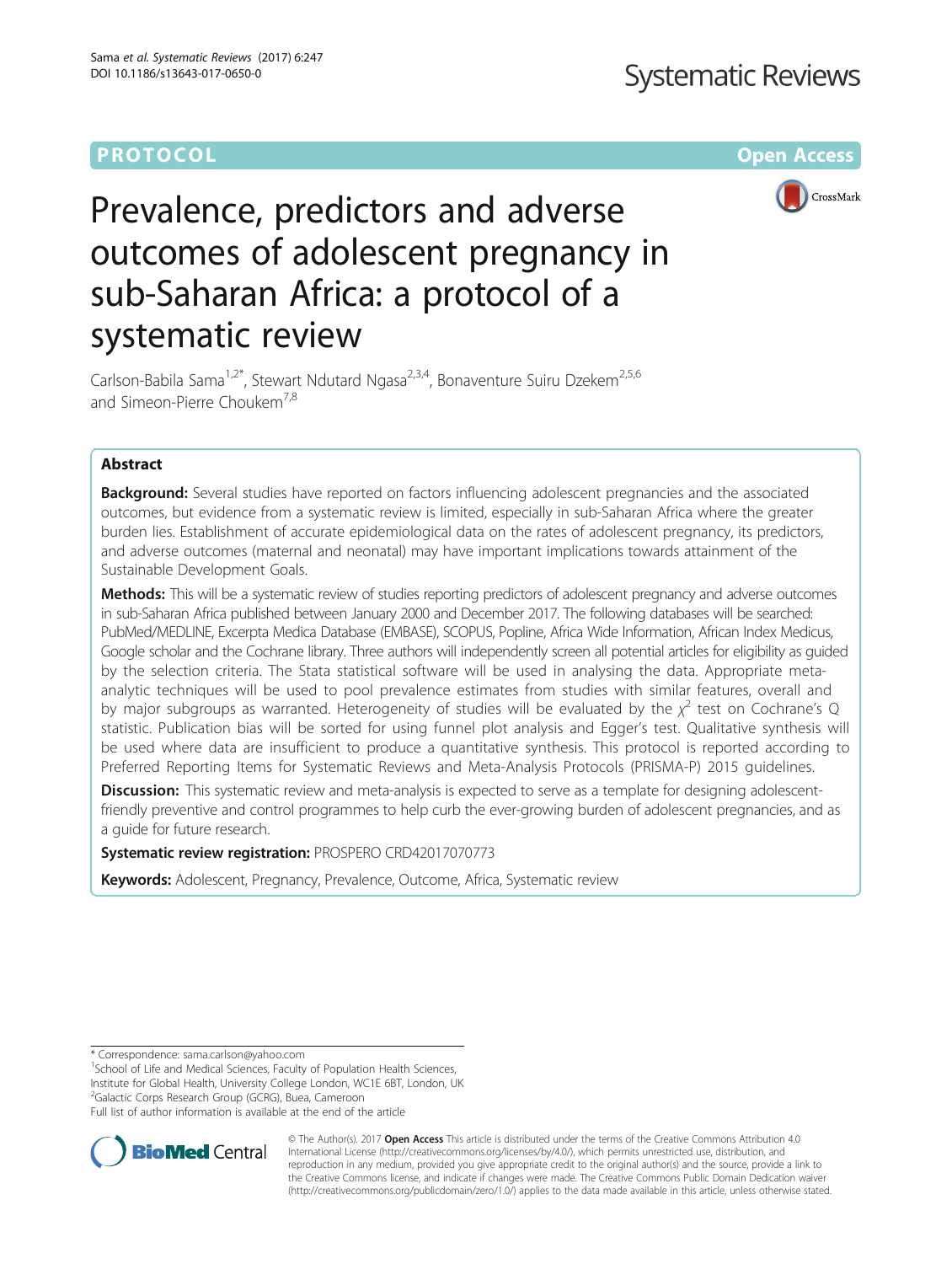#### Background

Adolescence is defined as all persons aged 10 to 19 years, and it is further subdivided into younger adolescents (10 to 14 years) and older adolescents (15 to 19 years) [\[1](#page-4-0)]. In developed and developing nations alike, adolescent pregnancy is of growing public health importance with approximately 11% of global births occurring in girls aged 15 to 19 years, and about 95% of these births occur in low and middle countries (LMICs) [\[2\]](#page-5-0). The regional burden in LMICs is more in sub-Saharan Africa (SSA), where it is estimated that about half of the women gave birth before the age of 20 years, with a resultant high pregnancy-related morbidity and mortality [\[3](#page-5-0), [4](#page-5-0)].

In Africa, a quarter of the estimated 6 million unsafe abortions and 22,000 abortion-related deaths annually occur among women aged 15–19 years [\[5](#page-5-0)], suggesting that adolescent pregnancy is often not the result of a deliberate choice. In these settings, adolescent pregnancy is a multifaceted problem and, among others, exposes these young girls to a variety of medical, socio-cultural and economic risks. Factors such as marital status, poverty, culture, inadequate knowledge on sexual education/ contraceptive use, gender-based violence/inequalities and substance abuse have been implicated as some predictors of adolescent pregnancy [\[6](#page-5-0)–[8](#page-5-0)]. These young mothers face a higher risk of dropping out of school and social exclusion from family members, teachers and peers which may have a long-lasting negative impact on their physical and mental health [\[9](#page-5-0)–[12\]](#page-5-0). Also, increased risk of adverse pregnancy outcomes including stillbirth, preterm birth, low birthweight, perinatal death, obstructed labour, perineal tears, obstetric fistulae, postpartum haemorrhage and maternal deaths have been noted to occur among adolescent girls [\[13](#page-5-0)–[17\]](#page-5-0). Furthermore, it has been observed that babies born to adolescent mothers have a significantly increased risk of living in poverty, poor school performance and being unemployed later in life [\[18](#page-5-0)]. All these have substantial costs to society and contribute to the vicious cycle of ill-health, neglect and poverty worldwide [\[2](#page-5-0), [15](#page-5-0), [19\]](#page-5-0).

Thus, giving the considerable variability and somewhat controversial views on predisposing factors (predictors) and outcomes of adolescent pregnancy [[16, 17, 20](#page-5-0), [21\]](#page-5-0), there is a consequent need for a large and high-quality study, especially from LMICs where most of the adverse outcomes are documented to occur. Along these lines, a systematic review is therefore necessary to critically appraise existing literature so as to provide an insightful and comprehensive up-to-date evidence on factors influencing adolescent pregnancy as well as the associated adverse outcomes.

#### General objective

The overall aim of the study will be to estimate the prevalence of pregnancy, its predictors and outcomes among adolescent girls in sub-Saharan Africa via a systematic review and meta-analysis.

#### Review questions

This 17-year review is expected to answer the following questions:

- 1. What is the prevalence of adolescent pregnancy in sub-Saharan Africa?
- 2. What are the predictors of adolescent pregnancy in sub-Saharan Africa?
- 3. What are the adverse maternal outcomes associated with adolescent pregnancy in sub-Saharan Africa?
- 4. What are the adverse neonatal outcomes associated with adolescent pregnancy in sub-Saharan Africa?

#### **Methods**

This review protocol is registered in the PROSPERO International Prospective Register of systematic reviews (Registration Number: CRD42017070773) and is written and reported in accordance with the Preferred Reporting Items for Systematic Reviews and Meta-Analysis Protocols (PRISMA-P) 2015 Guidelines [\[22](#page-5-0)]. The items of this checklist as fulfilled by this protocol are shown in Additional file [1](#page-4-0).

### Eligibility criteria for considering studies for the review Inclusion criteria

- Study designs and participants: observational studies (cross-sectional, case-control and cohort studies) on either the prevalence of pregnancy, its predictors and/or outcomes among adolescent girls (10 years ≤ age < 20 years) residing in one of the countries in sub-Saharan Africa.
- Study setting: Health facility or community-based studies conducted in rural or urban settings within sub-Saharan Africa.
- Time period: Studies published between January 1, 2000 and December 31, 2017 in the selected databases.
- Language: No language restriction will be applied.
- For studies with duplicate results of the same study, only the most comprehensive and up-to-date version will be considered.

# Exclusion criteria

- Interventional studies
- Studies lacking prevalence rates, predictors and/or outcomes of adolescent pregnancy with absence of data to compute the relevant effect sizes will be excluded from quantitative analysis if the necessary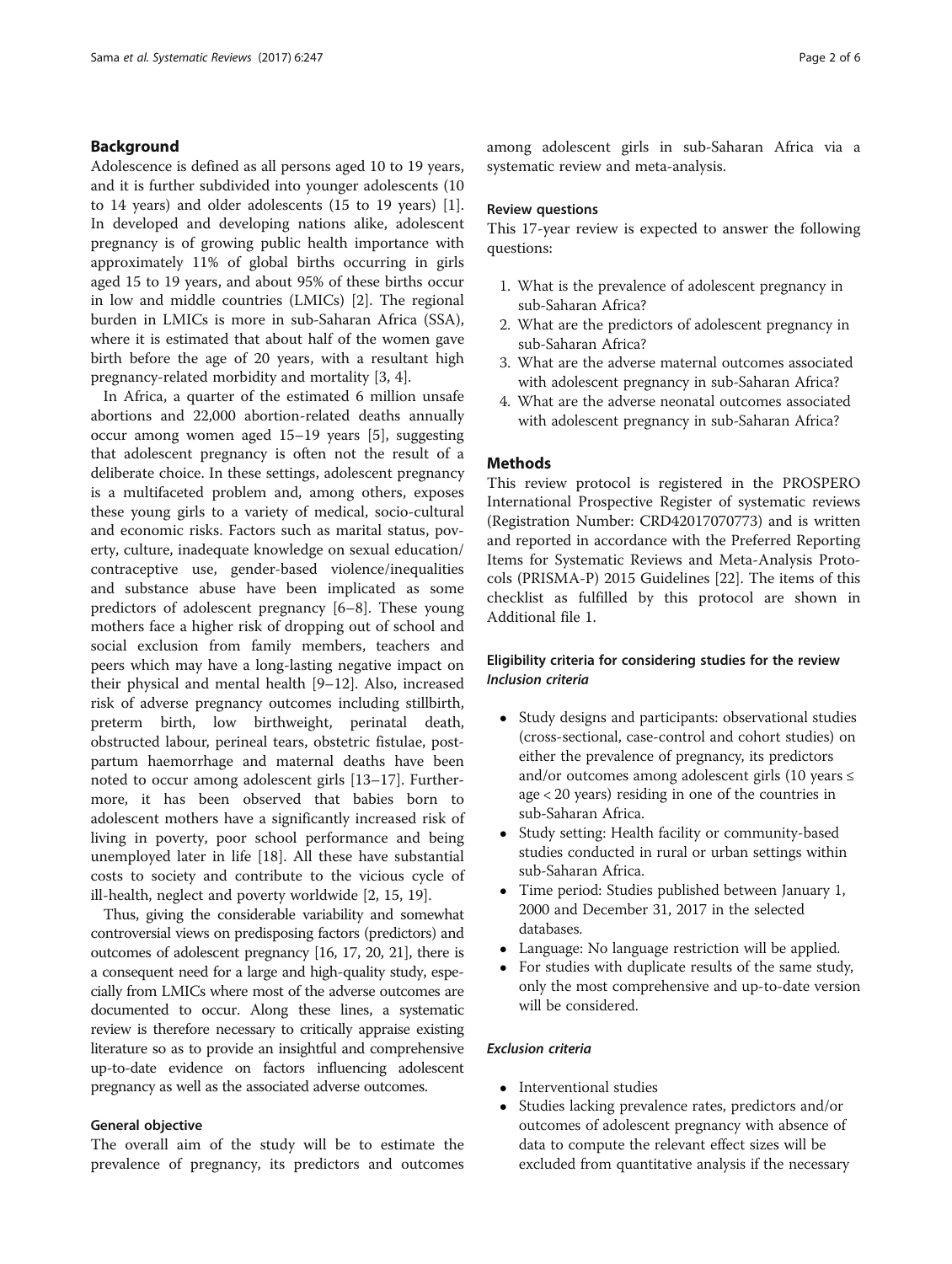information is still not accessible even after multiple requests from the authors.

 Unpublished manuscripts and conference abstracts as well as editorials, commentaries, reviews, letters to editors and any publication without primary data.

# Search strategy and identification of studies Main database search

With the appropriate Boolean operators, we will use Medical Subject Headings (MeSH) and combining relevant text words with names of countries in sub-Saharan Africa to search PubMed/MEDLINE for eligible studies. If a country has changed its name over time, both names will be included in the search. This main search strategy (Table 1) will be adapted to fit with other databases we intend searching including Excerpta Medica Database (EMBASE), SCOPUS, Popline, Africa Wide Information, African Index Medicus and the Cochrane library. Articles returned by the search will be saved to the Zotero V.4.0.29.10 software which will be used to remove duplicates. The titles and abstracts of the articles remaining after exclusion of duplicates will be reviewed against eligibility criteria, and the full articles will then be accessed via PubMed, HINARI or the corresponding journal's site. Authors whose full articles will not be accessible after numerous internet-based searches will be directly contacted to provide them.

# Reference lists

The reference lists of all eligible research articles will also be scrutinised for additional potentially relevant articles.

# Grey literature

Other general and less precise search engines such as Google Scholar will be searched for relevant material.

The authors of studies that will be selected for critical appraisal will be contacted by email for the existence of any unpublished literature, research in progress or unpublished data if warranted. In the event of no response after repeated attempts to contact authors, the said study shall be excluded.

# Study records

### Data management

After de-duplication of records by Zotero V.4.0.29.10 software, retained data will be uploaded to the Rayyan software to facilitate online collaboration between investigators during the selection of eligible articles. A standardised pretested questionnaire containing inclusion and exclusion criteria will be drafted by the investigators to orient the screening of titles and abstracts.

# Screening

The full text of all potentially eligible studies will be rigorously reviewed by three independent reviewers (CBS, SNN, and BSD) using the pretested questionnaire. In case of unsettled disagreements between these reviewers, the problem will be solved by a fourth reviewer (SPC). A PRISMA flowchart will be produced to reflect the entire review process and also detailing potentially eligible studies which will be excluded with reasons for their exclusion.

# Data extraction and items

A data extraction sheet will be produced on IBM-SPSS statistical software v.20 for Windows (SPSS Inc., Chicago, IL) and pretested by two investigators (CBS and BSD) prior to data collection. Data from the different studies to be included in the final analysis will then be extracted by two independent investigators (CBS and SNN), and any inconsistency will be reconciled through

Table 1 Planned search strategy in PubMed

|                | <b>I WINTE I</b> THAT THE SECTION STRIKE OF THE MOTHER                                                                                                                                                                                                                                                                                                                                                                                                                                                                                                                                                                                                                                                                                                                                                                                                                                                                                                                                                                                                                                                                                                                                                                                                                                                                                                                                                                                                                   |  |  |  |  |  |
|----------------|--------------------------------------------------------------------------------------------------------------------------------------------------------------------------------------------------------------------------------------------------------------------------------------------------------------------------------------------------------------------------------------------------------------------------------------------------------------------------------------------------------------------------------------------------------------------------------------------------------------------------------------------------------------------------------------------------------------------------------------------------------------------------------------------------------------------------------------------------------------------------------------------------------------------------------------------------------------------------------------------------------------------------------------------------------------------------------------------------------------------------------------------------------------------------------------------------------------------------------------------------------------------------------------------------------------------------------------------------------------------------------------------------------------------------------------------------------------------------|--|--|--|--|--|
|                | Search(#) Search terms                                                                                                                                                                                                                                                                                                                                                                                                                                                                                                                                                                                                                                                                                                                                                                                                                                                                                                                                                                                                                                                                                                                                                                                                                                                                                                                                                                                                                                                   |  |  |  |  |  |
|                | Adolescent[MeSH terms] OR adolescent[tw] OR adolescents[tw] OR teen*[tw] OR youth*[tw] OR young[tw]                                                                                                                                                                                                                                                                                                                                                                                                                                                                                                                                                                                                                                                                                                                                                                                                                                                                                                                                                                                                                                                                                                                                                                                                                                                                                                                                                                      |  |  |  |  |  |
| 2              | Pregnancy[MeSH terms] OR pregnancy[tw] OR pregnant[tw] OR gravid*[tw] OR parity[tw] OR deliver*[tw]                                                                                                                                                                                                                                                                                                                                                                                                                                                                                                                                                                                                                                                                                                                                                                                                                                                                                                                                                                                                                                                                                                                                                                                                                                                                                                                                                                      |  |  |  |  |  |
| 3              | #1 AND #2                                                                                                                                                                                                                                                                                                                                                                                                                                                                                                                                                                                                                                                                                                                                                                                                                                                                                                                                                                                                                                                                                                                                                                                                                                                                                                                                                                                                                                                                |  |  |  |  |  |
| $\overline{4}$ | Africa[MeSH terms] or Africa[tw] OR "Africa South of the Sahara"[MeSH terms] OR "sub Saharan Africa"[tw] OR "sub Saharan African"[tw] OR<br>"subSaharan Africa"[tw] OR "subSaharan African"[tw] OR Angola[tw] OR Benin[tw] OR Botswana[tw] OR "Burkina Faso"[tw] OR Burundi[tw]<br>OR Cameroon[tw] OR "Cape Verde"[tw] OR "Central African Republic"[tw] OR Chad[tw] OR Comoros[tw] OR Congo[tw] OR "Democratic<br>Republic of Congo"[tw] OR Djibouti[tw] OR "Equatorial Guinea"[tw] OR Eritrea[tw] OR Ethiopia[tw] OR Gabon[tw] OR Gambia[tw] OR<br>Ghana[tw] OR Guinea[tw] OR "Guinea Bissau"[tw] OR "Ivory Coast"[tw] OR "Cote d'Ivoire"[tw] OR Kenya[tw] OR Lesotho[tw] OR Liberia[tw]<br>OR Madagascar[tw] OR Malawi[tw] OR Mali[tw] OR Mauritania[tw] OR Mauritius[tw] OR Mozambigue[tw] OR Namibia[tw] OR Niger [tw] OR<br>Nigeria[tw] OR Principe[tw] OR Reunion[tw] OR Rwanda[tw] OR "Sao Tome"[tw] OR Senegal[tw] OR Seychelles[tw] OR "Sierra Leone"[tw] OR<br>Somalia[tw] OR "South Africa"[tw] OR Sudan[tw] OR Swaziland[tw] OR Tanzania[tw] OR Togo[tw] OR Uganda[tw] OR "Western Sahara"[tw]<br>OR Zambia[tw] OR Zimbabwe[tw] OR "Central Africa"[tw] OR "Central African"[tw] OR "West Africa"[tw] OR "West African"[tw] OR "Western<br>Africa"[tw] OR "Western African"[tw] OR "East Africa"[tw] OR "East African"[tw] OR "Eastern Africa"[tw] OR "Eastern African"[tw] OR "South<br>African" [tw] OR "Southern Africa" [tw] OR "Southern African" [tw] |  |  |  |  |  |

5 3# AND #4 Limits: 01/01/2000 to 31/12/2017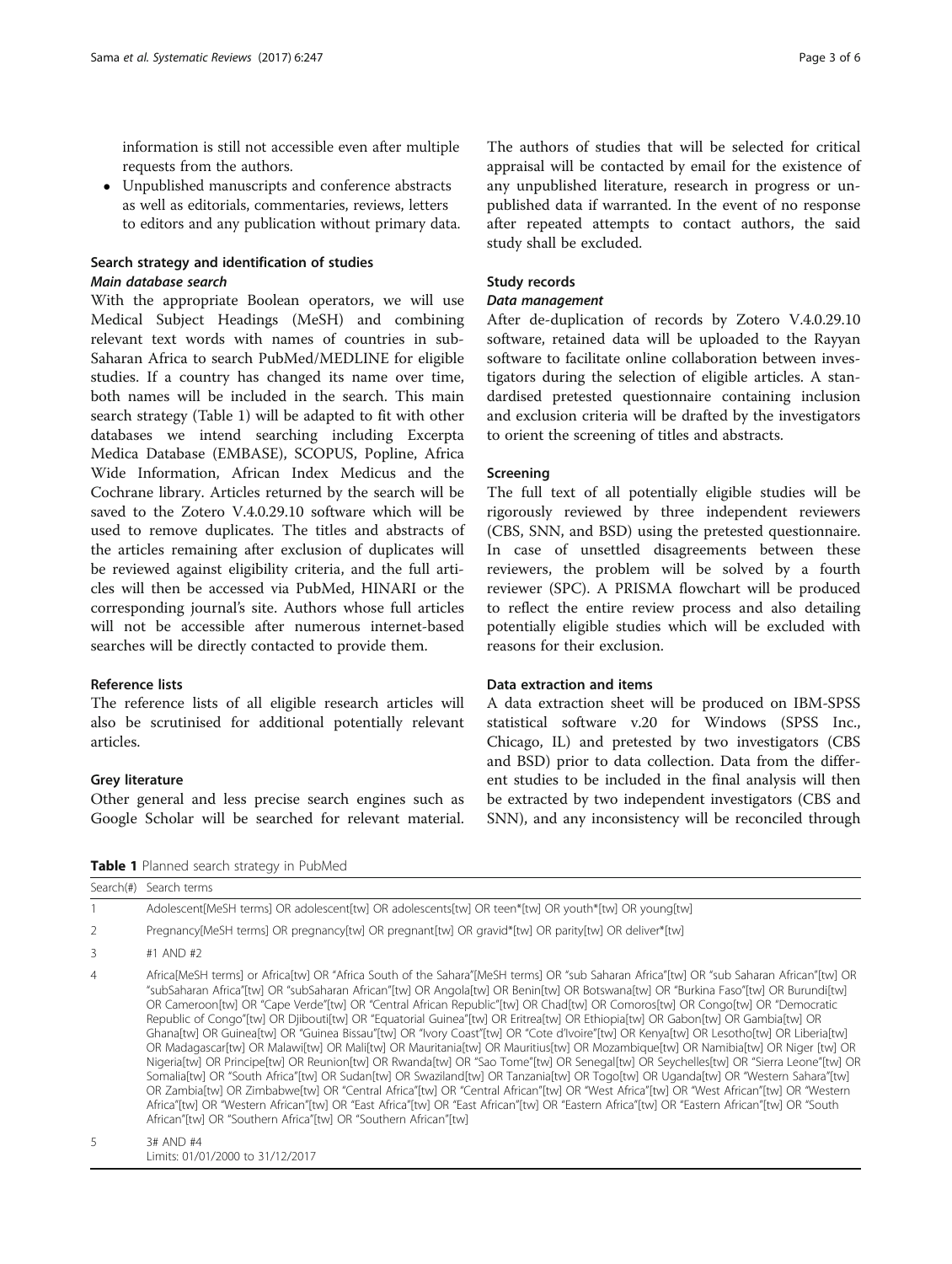consensus or arbitration with a third investigator (SPC). The following items will be extracted from the selected studies: authors, year of study, year of publication and journal, country where study was conducted, geographical region, language of publication, study design and setting, duration of study, sample size, objectives, mean/ median age, age range, gravidity, parity, gestational age, antenatal records and proportion of adolescent pregnancy, as well as its measures of association  $(\chi^2, \text{ ORs}, \text{ ORs})$ RR, CIs and  $p$  values) when available.

#### Assessment of methodological quality and risk of bias

The quality of included studies will be independently scored by two reviewers (CBS and SNN). The STROBE checklist [\[23\]](#page-5-0) for observational studies will be used to evaluate the quality of reporting in each paper. The Risk of Bias Tool for Prevalence Studies developed by Hoy and collaborators [\[24\]](#page-5-0) (Table 2) and the ACROBAT-NRSI tool provided by the Cochrane handbook will be used to assess the risk of bias for each study, and results will be presented in a table, accompanied by narrative summaries.

#### Data synthesis, analysis and assessment of heterogeneity

The information on the data extraction sheet will be exported to the Stata software (Stata Corp V.14, Texas, USA), and analysis will be done. If extracted data are insufficient for quantitative synthesis, we will proceed only with qualitative synthesis; otherwise, after stabilising the variance of individual studies using the Freeman-Tukey double arc-sine transformation [\[25\]](#page-5-0), heterogeneity will be assessed using the  $\chi^2$  test on Cochrane's Q statistic, as well as the  $I^2$  [\[26](#page-5-0)] and the tau-squared  $(\tau^2)$ statistics. With low heterogeneity, we will proceed with meta-analysis with pooled effect sizes and the corresponding forests plots will also be generated. The random effects meta-analysis models will be preferentially reported over fixed-effects models to obtain an overall pooled summary estimate of prevalence rates across studies.

A meta-analysis will be performed to assess the association between predisposing factors/outcomes and adolescent pregnancy. Univariate proportion effect size metric will be used to address objective 1 while odds ratio/risk ratio metrics or correlations will be used to address objectives 2, 3 and 4 as warranted. Where substantial heterogeneity will be detected, meta-regressions and subgroup stratified analyses will be done to detect its possible sources according to important study characteristics such as study quality, study setting, study design, sample size, adjusting for confounders or not and any other relevant parameters identified during the extraction. Any subgroup differences identified will be described and interpreted accordingly. Cohen's  $\kappa$ 

|  | Table 2 Risk of bias assessment tool (adapted from the Risk of |  |  |  |
|--|----------------------------------------------------------------|--|--|--|
|  | Bias Tool for Prevalence Studies developed by Hoy et al. [24]) |  |  |  |

| Risk of bias item | Response: Yes (Low<br>Risk) or No (High risk) |
|-------------------|-----------------------------------------------|
|                   |                                               |

| 1. Was the study target population a close   |
|----------------------------------------------|
| representation of the national population in |
| relation to relevant variables?              |

- 2. Was the sampling frame a true or close representation of the target population?
- 3. Was some form of random selection used to select the sample, OR, was a census undertaken?
- 4. Was the likelihood of non-participation bias minimal?

Internal Validity

External Validity

- 5. Were data collected directly from the subjects (as opposed to medical records)?
- 6. Was an acceptable case definition used in the study?
- 7. Was the study instrument that measured the parameter of interest (e.g. prevalence of adolescent pregnancy) shown to have reliability and validity (if necessary)?
- 8. Was the same mode of data collection used for all subjects?
- 9. Was the length of the shortest prevalence period for the parameter of interest appropriate?
- 10. Were the numerator(s) and denominator(s) for the calculation of the prevalence of adolescent pregnancy appropriate?
- 11. Summary item on the overall risk of study bias

Low Risk of Bias: 8 or more "yes" answers. Further research is very unlikely to change our confidence in the estimate. Moderate Risk of Bias: 6 to 7 "yes" answers. Further research is likely to have an important impact on our confidence in the estimate and may change the estimate. High Risk of Bias: 5 or fewer "yes" answers. Further research is very likely to have an important impact on our confidence in the estimate and is likely to change the estimate

coefficient will be used to assess inter-rater agreement for study inclusion [[27](#page-5-0)]. Funnel plots, as well as Egger's weighted regression methods, will be used to assess for possible publication bias [\[28\]](#page-5-0). A  $p$  value < 0.1 will be considered indicative of statistically significant publication bias.

# Confidence in cumulative evidence

The Grading of Recommendations Assessment, Development and Evaluation (GRADE) approach will be used to assess for quality of evidence provided by the included studies taking into account the study limitations,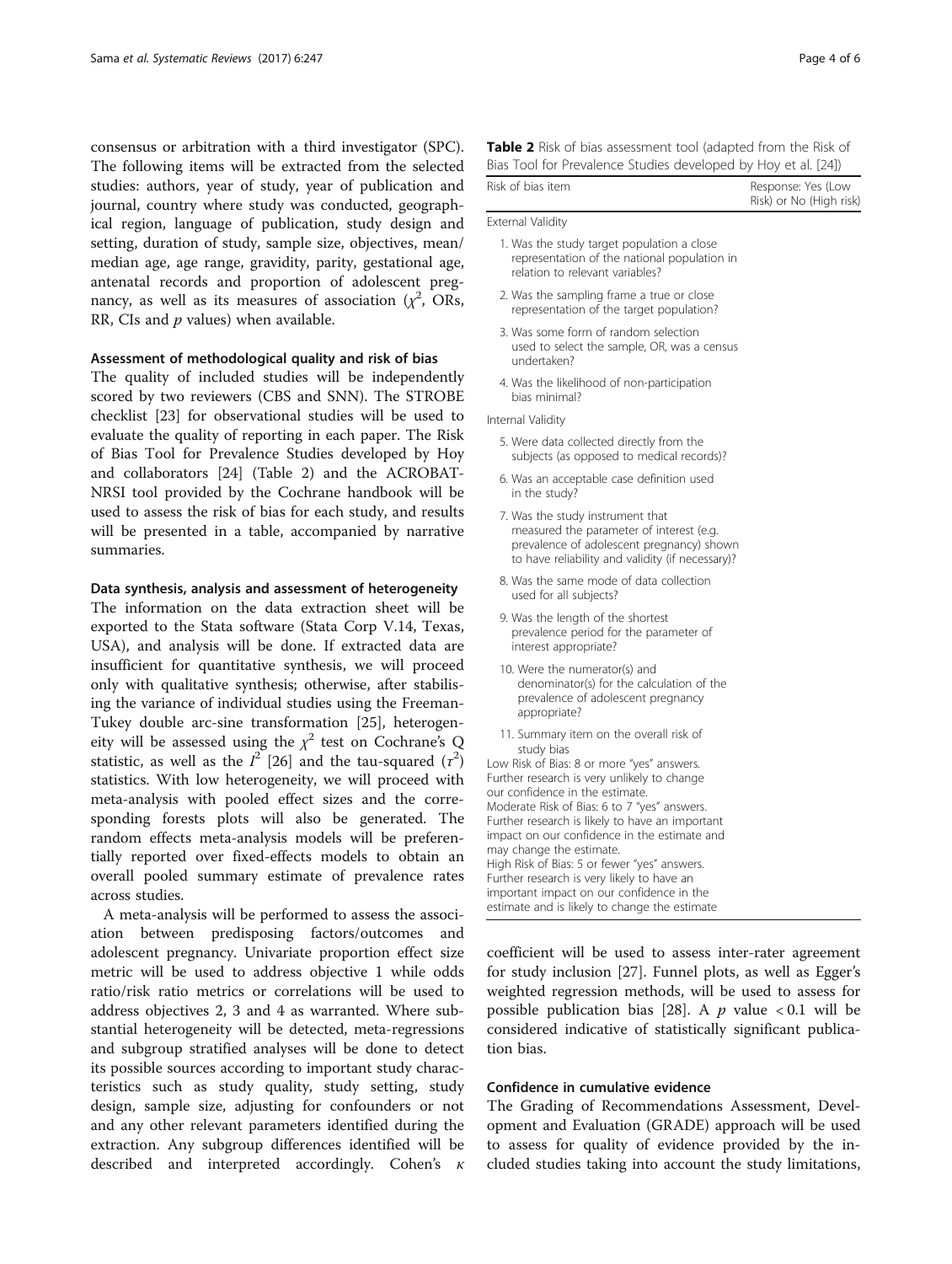<span id="page-4-0"></span>indirectness, inconsistencies, imprecision and publication bias. Overall quality of evidence following assessment will be graded as follows:

- High: if further research is unlikely to change the effect estimates
- Moderate: if further research is likely to have a considerable impact on effect estimates
- Low: if further research is capable of changing effect sizes
- Very low: those in which there is uncertainty in effect estimates

#### Reporting and potential amendments to protocol

We intend to publish this review according to the PRISMA-P guidelines [[29](#page-5-0)] for the reporting of systematic reviews and meta-analysis protocols and the PRISMA checklist will be published alongside the completed report. In a bid to avoid any possibility of reporting bias, no further amendments will be made to this protocol. However, if amendments become inevitable, then it will be clearly documented, justified and reported transparently.

#### **Discussion**

Adolescent pregnancy remains a significant public health challenge and a developmental setback, especially in sub-Saharan Africa where very high rates have been reported with a resultant significant morbidity and mortality. All these are happening within the backdrop of high rates sexually transmitted diseases (STDs). Our results will help to guide and formulate the content of future adolescent-friendly preventive and control programmes. Such an inclusive programme, in-part, will motivate a more pragmatic response to adolescent pregnancies, help monitor progress towards reducing its incidence and possibly, help curb the high rates of STDs including HIV/AIDS in sub-Saharan Africa. Consequently, these will facilitate the overall attainment of the Sustainable Development Goals (goals 1, 2, 3 and 4) [[30\]](#page-5-0). The findings will be published in a peer-reviewed journal. Furthermore, we will submit it to appropriate health and policy authorities and also present it at various conferences. Future updates to the review are envisaged as more recent studies become available in order to guide health service and inform policy solutions.

Possible limitations of this study would include:

- Predominance of poor quality studies on the subject matter
- Significant heterogeneity of eligible studies which may preclude further analysis
- Predominance of cross-sectional studies would possibly make it difficult to reliably obtain or

ascertain predictors and outcomes of adolescent pregnancies.

 The exclusion of unpublished studies, as well as interventional studies may lead to loss of potential substantial data if pre-test results were reported.

# Additional file

[Additional file 1:](dx.doi.org/10.1186/s13643-017-0650-0) PRISMA-P 2015 checklist for a systematic review and meta-analysis protocol on determinants and outcomes of adolescent pregnancy in sub–Saharan Africa. (DOCX 19 kb)

#### Abbreviations

AIDS: Acquired immune deficiency syndrome; HIV: Human immune-deficiency virus; LMICs: Low and middle countries; MeSH: Medical Subject Headings; PRISMA-P: Preferred Reporting Items for Systematic Reviews and Meta-Analysis Protocols; SSA: Sub-Saharan Africa; STDs: Sexually transmitted diseases

#### Acknowledgements

We thank the entire members of the Galactic Corps Research Group and Professor Fru F. Angwafo III for their substantial input.

#### Funding

None

#### Availability of data and materials

The datasets that will be generated during and/or analysed during the current study will be available from the corresponding author on reasonable request.

#### Authors' contributions

CBS and SNN conceived and designed the protocol. CBS produced the manuscript which was critically reviewed for methodological and intellectual content by SNN, BSD and SPC. CBS is the guarantor of this review. All the authors read and approved the final version of the manuscript.

#### Ethics approval and consent to participate

Given that this study is based on already published data, a formal ethical approval will not be required.

#### Consent for publication

Not applicable

#### Competing interests

The authors declare that they have no competing interests.

#### Publisher's Note

Springer Nature remains neutral with regard to jurisdictional claims in published maps and institutional affiliations.

#### Author details

<sup>1</sup>School of Life and Medical Sciences, Faculty of Population Health Sciences, Institute for Global Health, University College London, WC1E 6BT, London, UK. <sup>2</sup>Galactic Corps Research Group (GCRG), Buea, Cameroon. <sup>3</sup>Faculty of Epidemiology and Population Health, London School of Hygiene and Tropical Medicine, London, UK. <sup>4</sup>Sporedata Research Inc, Durham, NC, USA.<br><sup>5</sup>Hoalth Songica: Partner Cameroon, Kumba, Cameroon, <sup>6</sup>Clinical Pescarch. Health Services Partner Cameroon, Kumba, Cameroon. <sup>6</sup>Clinical Research Education, Networking and Consultancy (CRENC), Douala, Cameroon. <sup>7</sup>Health and Human Development (2HD) Research Group, Douala, Cameroon. 8 Department of Internal Medicine, Douala General Hospital, P.O. Box 4856, Douala, Cameroon.

#### Received: 1 August 2017 Accepted: 28 November 2017 Published online: 06 December 2017

#### References

1. WHO. The second decade: improving adolescent health and development. Geneva: WHO; 2001.